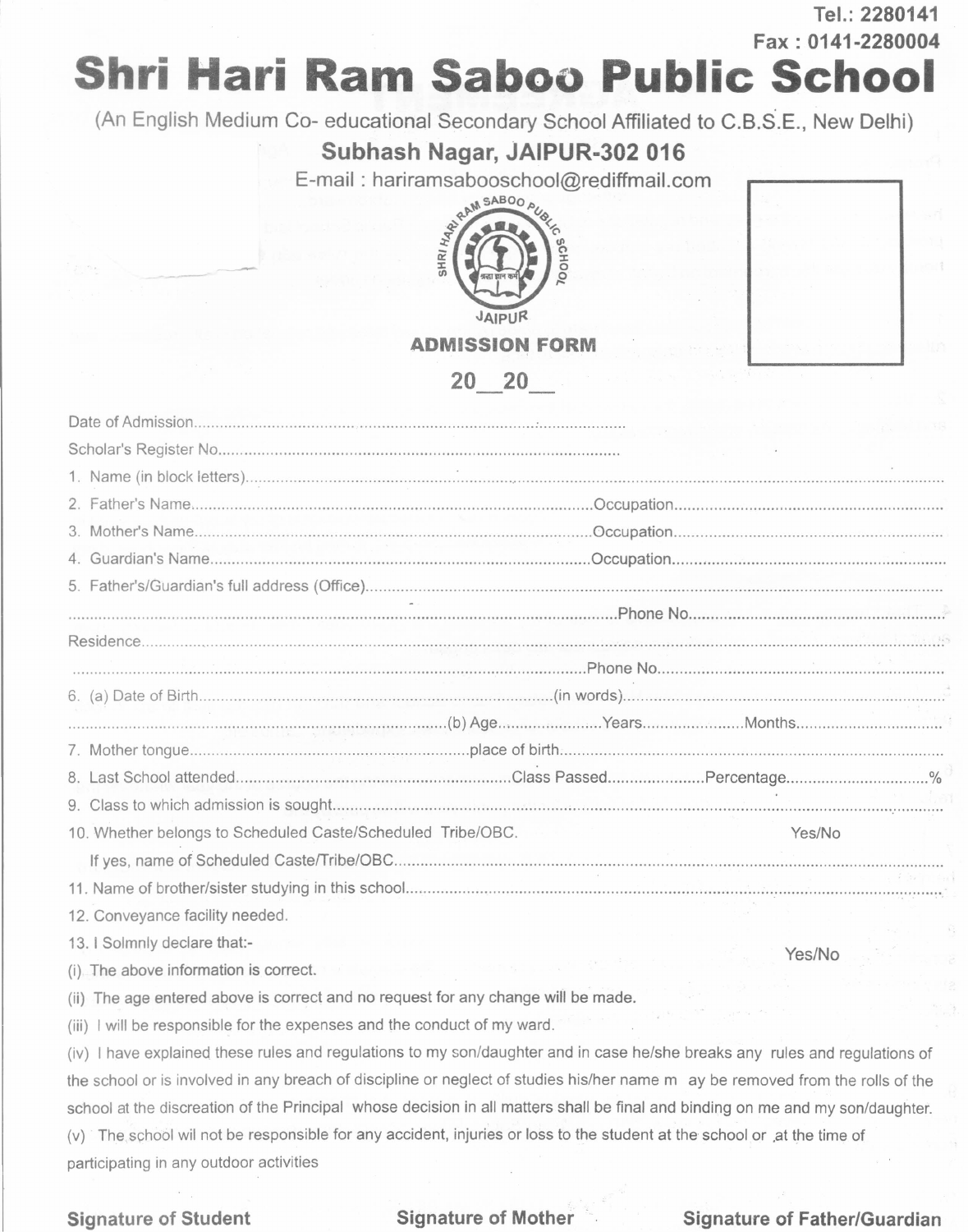### all a sold a sold at the contract of the

### (To be filled in by Office)

Fees receipt No..

Date.

Amount.

Cashier.

Yes/No

Enclosed:- T.C./Birth Certificate/ Marksheet

**Signature of Principal** 

.......mav

 $\ddotsc$